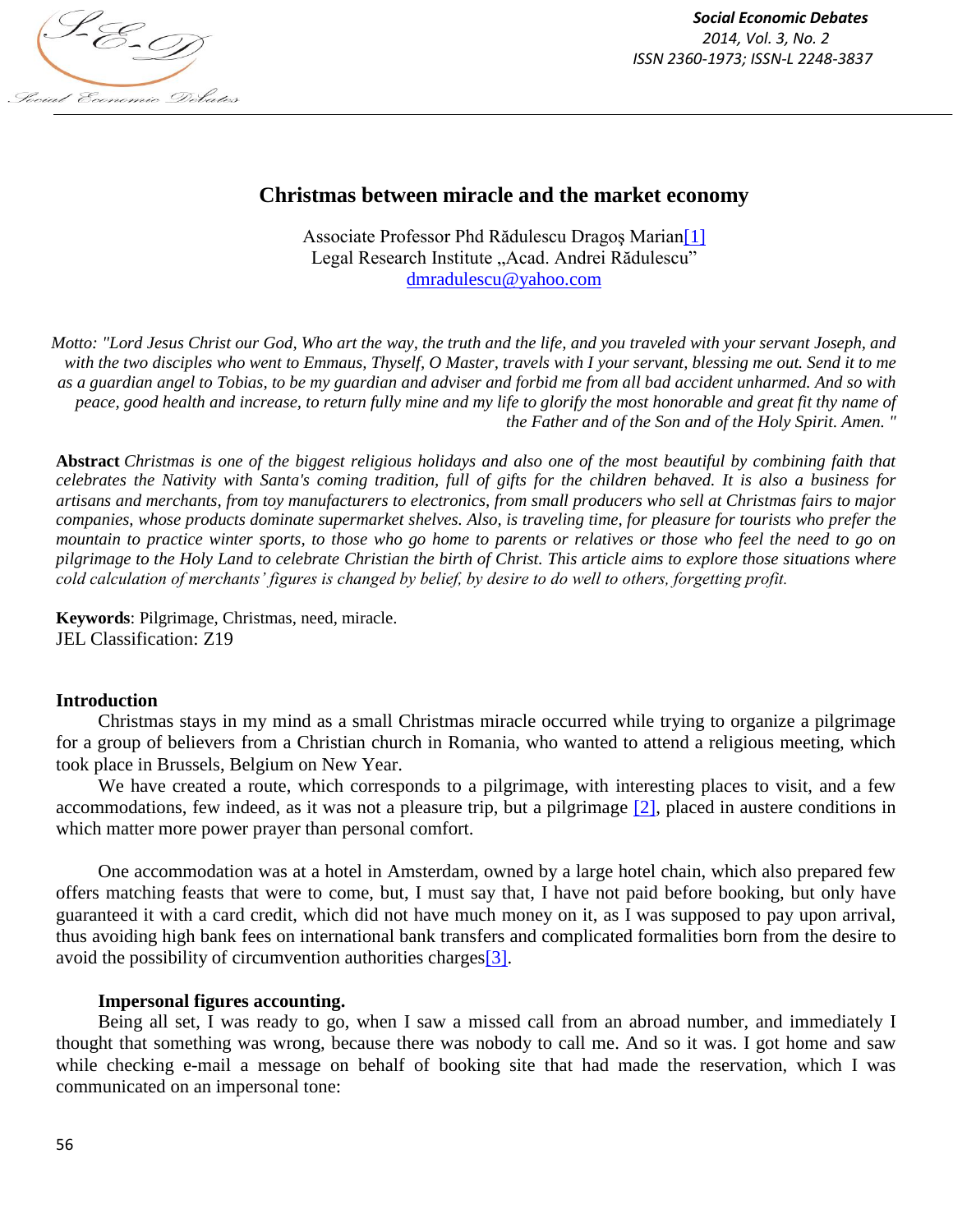

*"I was contacted by the hotel that you have the booking to inform us that the credit card information provided at the time of booking is not correct and was refused.*

*Please be kind enough to contact the hotel directly by phone within 24 hours to provide another credit card or correct information about the card originally offered.*

*If the hotel is not contacted within the time limit referred above, it has the right to cancel your booking without notice. "*

Now people were right, but it was December 24th, Christmas Eve, and everything was closed. On the other hand, no warranty was requested at the time of booking<sup>[4]</sup>, but probably they had far too many reservations and checked which are good and which are not.

I got in touch by email with the hotel and explained the situation:

*"I'm sorry to hear that there are problems with my credit card. Booking is real and all data is correct, as these two bookings, in total 19 rooms for 46 people, will be paid cash when check-in and accommodation is made.*

*We are a group of Christian pilgrims from a Romanian church, going to a religious ecumenical meeting taking place in Brussels and we arrive in Amsterdam in the morning and will go to Brussels next day early morning without having breakfast.*

*Please find below credit card details, once again, and please trust us because at the moment it is impossible for me to get in touch with the bank, everything is closed for Christmas and on December 26th early morning we will leave to Brussels.*

*Please let me know as soon as possible regarding the decision taken, as it is impossible for me to make another booking at this time (no travel agency is open for Christmas). To see that we are serious, I enclose a list of people who are participating in the pilgrimage. I expect your response and wish you a good day. D."*

And the answer came around 16hours and without any hope for me:

*"Dear D., Thank you for your mail and explanations. The problem is that the bank has not authorized amount and we have no guarantee. If the problem was only about 1 room, there was no problem, but are 19 rooms and we cannot keep the booking without being guaranteed. 19 rooms represent for us a group booking and we simply cannot believe you're coming by trust ... the risk is too big for us.*

*We are very sorry, but at this time we will cancel the booking. We apologize for the inconvenience. Greetings, C. Reservations Manager"*

And it seemed that everything was over, were no money on the card and no bank was open so I could put money on it; everyone being busy decoration the Christmas tree and waiting Santa Claus.

I was thinking if there was any way to force them to keep the bookings, whether was because of international institutional [5] cooperation or current legislation, but could not find any solution.

Upset the situation apparently hopeless it is, I said to myself and open my soul and write them one more time, convinced that I lost all hope:

*"Dear C., I'm sorry to hear that a big hotel like yours with 216 rooms belonging to a group so important does not trust Christmas night to keep 19 rooms for a group of Christian pilgrims attending a religious meeting and wish to visit Amsterdam in the way. I can give you the name of the contact person from religious community who is organizing meeting and who can guarantee to us or our priest, but do not know if that helps.*

*I hope you realize that this is Christmas time (and everything is closed for the holidays) and with less than 4 days before our arrival in Amsterdam we cannot find another hotel, so we are forced to sleep in the bus. But because it is Christmas, we still have faith that you will reconsider your position and promise that we will not disappoint.*

*Merry Christmas! God bless you. D."*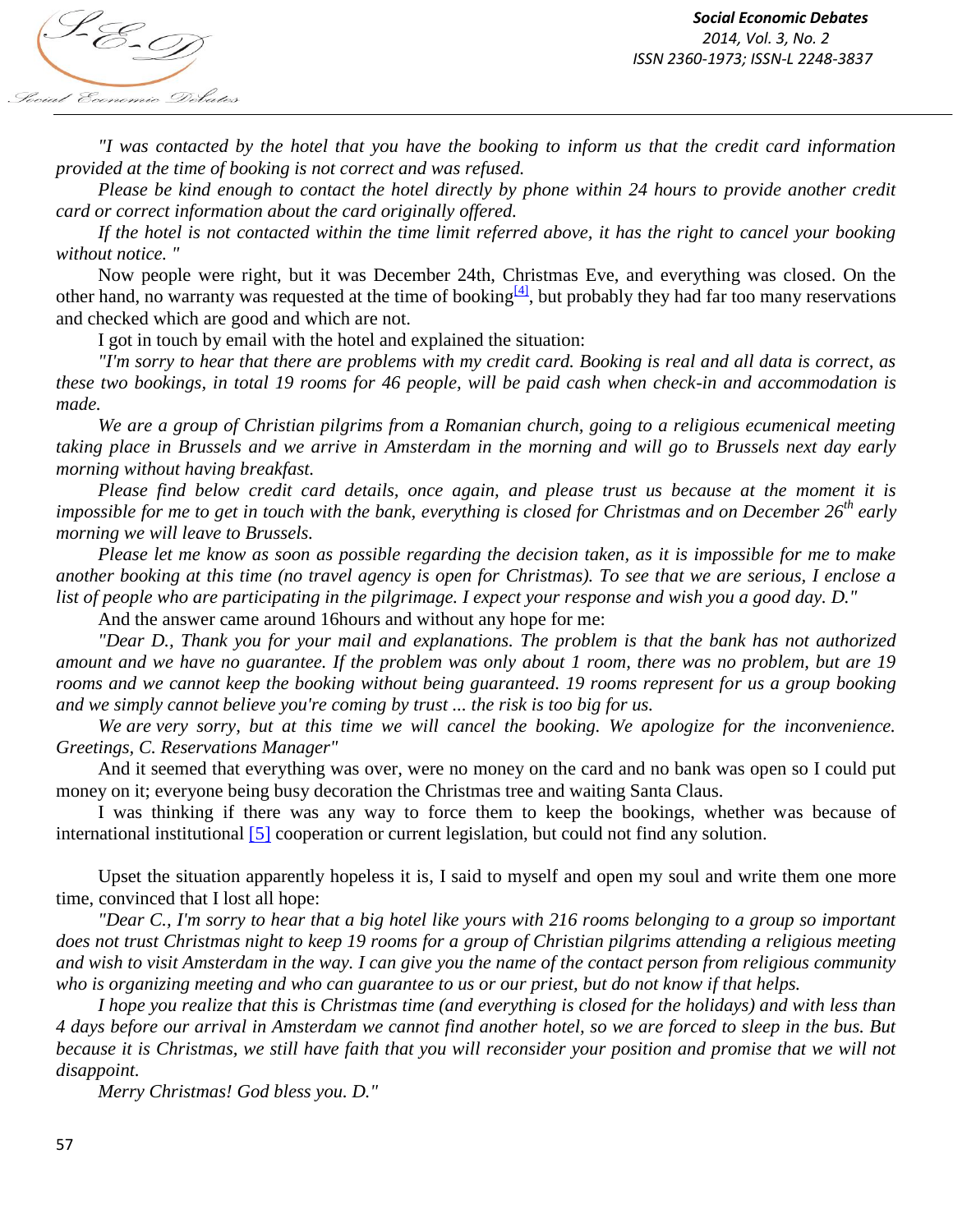

# **Christmas miracle.**

Night past and Christmas came, when, after I came back from Christmas mass, I found the next e-mail from the hotel

*"Dear D., Thanks for the email. Please understand that I believe what you say, but I run a hotel and want to make sure that everyone gets booked and paid, due to bad experiences in the past when I considered group bookings accepted without collateral. However I do not want to have a bad conscience because it is Christmas. Therefore I will make an exception and will keep rooms for you.*

*Your faith solved everything. Have a safe journey. Merry Christmas. C. "*

## **Instead of conclusions**

I read and read this message a dozen times and I could not believe it, indeed our prayers worked and faith was the one that triumphed. There is no point to tell you that those rooms were waiting for us and everything went great. For me it did not matter than those words coming from afar: "*Your faith solved everything*. Have a safe journey."

**So I tell you now for Christmas: "Have faith and you will get a pleasant trip wherever you go. Merry Christmas! "**

## **References**

1. Radu M. E. *International Taxation to do double - Social and Behavioral Sciences on ScienceDirect*, Volume 62/2012, pp. 403-407

2. Radu M - *International Judicial Cooperation*, Pro Universitaria Publishing House, Bucharest, 2014

3. D. M. Radulescu *Harmonization of rules on travel by bus and / or by air in the European Union*, Annals, Dimitrie Cantemir Christian University,, " Economics International Economic Relations series, pp. 146-167, Pro Universitaria Publishing House, Bucharest, 2009

4. D. M. Radulescu - *Changing the Romanian legislation on travel in the European Union after Romania in the European Union*, Annals, Dimitrie Cantemir Christian University,, " Economics International Economic Relations series, pp. 140-145, Pro Universitaria Publishing House, Bucharest, 2007

<sup>[1]</sup> The work received financial support through the project **"Doctoral and Postdoctoral Studies Horizon 2020: promoting the national interest par excellence, competitiveness and accountability in Romanian basic and applied scientific research"** Contract identification number HRD / 159 / 1.5 / S / 140106. project cofinanced by European Social Fund through Sectoral Operational Programme Human Resources Development 2007-2013. **Investing in People!**

<sup>[2]</sup> Radulescu D.M. Harmonization of rules on travel by bus and / or by air in the European Union, Annals, Dimitrie Cantemir "Christian University," Economics International Economic Relations series, pp. 146-167, Pro Universitaria Publishing House, Bucharest, 2009

<sup>[3]</sup> Radu M.E. *International double taxation* în *Procedia - Social and Behavioral Sciences on ScienceDirect*, Volume 62/2012, pag. 403-407, by ELSEVIER (www.elsevier.com)